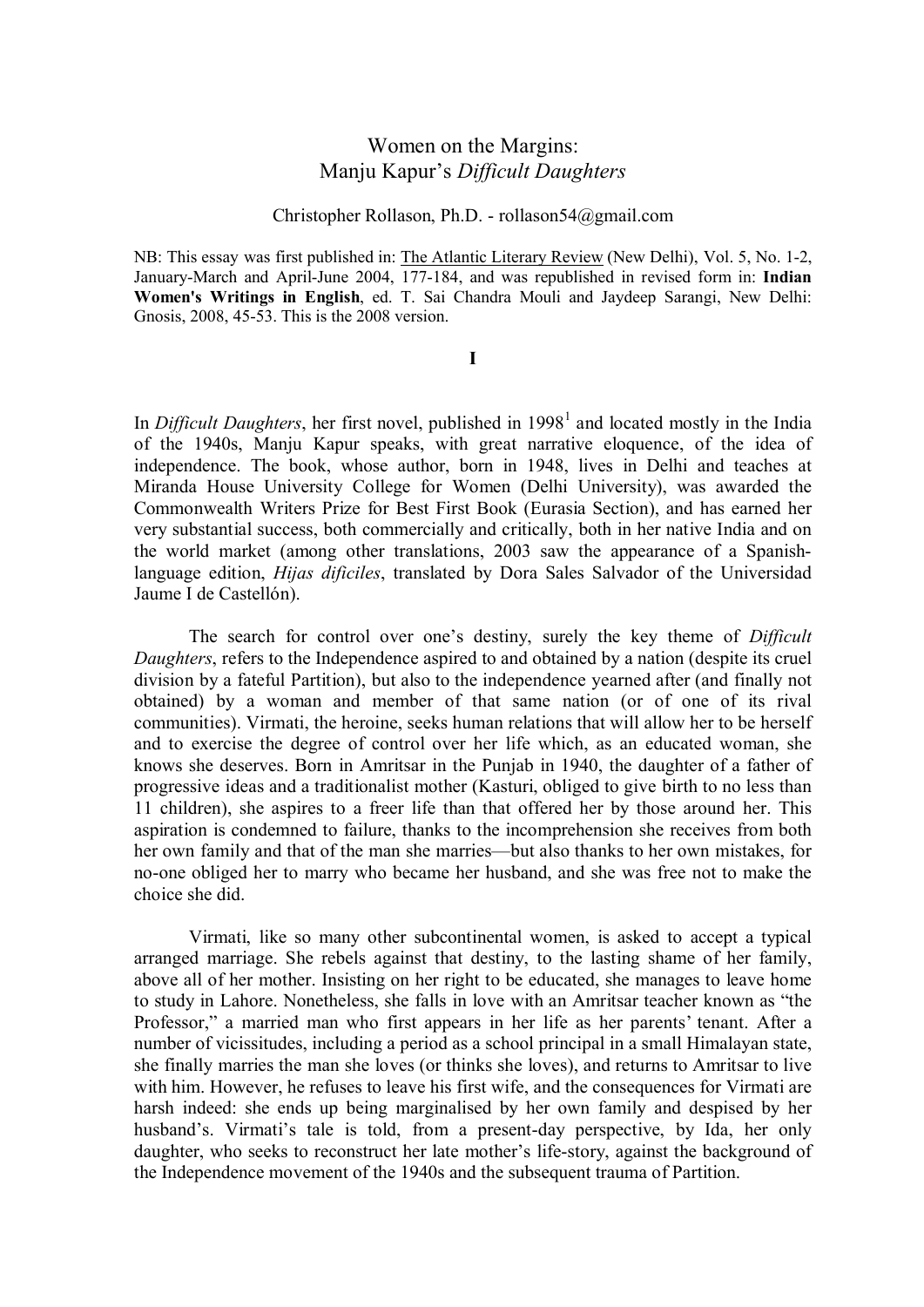Virmati's case may be seen as representative up to a point, but not absolutely so. It is well-known that women participated forcefully in the social movements that led up to Independence (and, alas, Partition). Dora Sales Salvador, in her note to her Spanish translation of the novel, appositely stresses: "Kapur enfatiza la labor que en aquellos momentos ejercieron muchas mujeres que, al tiempo que reclamaban la igualdad de oportunidades, el acceso paritario a la educación y las posibilidades de una vida más allá de las convenciones, fueron una fuerza visible en la resistencia no violenta ante los británicos" ("Kapur emphasises the efforts made at that time by numerous women who, while demanding equal opportunities, equal access to education and life-opportunities going beyond convention, were a visible force in the non-violent resistance to the British."<sup>[2](#page-5-1)</sup>) The pages of *Difficult Daughters* speak not only of Virmati, but of other "difficult daughters," who succeed better than she did in their parallel struggles for independence in their lives. At the centre of the narrative, we are confronted with a woman who fights but falls by the wayside; but at its edges, as no doubt less representative but still symbolic figures, we encounter—as will be seen below—other women, whose relative success points the way to the future.

**II**

The happiest and most attractive period in Virmati's life is, beyond doubt, that which she spends in Nahan, the capital of Sirmaur, the small Himalayan state run by an enlightened maharaja which gives her refuge for a while as the headmistress of a girl's school. Sirmaur existed in reality, and is now part of the federal state of Himachal Pradesh. It is there that she achieves the greatest degree of control over her life: there are rules she has to obey (and breaking them proves her fall), but she is able to teach inside an ordered framework, and her performance wins her a deserved respect. It is true that the single or widowed lady teacher or headmistress is something of a stock figure in modern Indian literature (as in the spinster lecturer Bimala, in Anita Desai's *Clear Light of Day* or the grandmother in Amitav Ghosh's *The Shadow-Lines*), but the particularity of Virmati's destiny, at this stage of her life, is that she has to exercise her responsibilities entirely by herself. In the micro-state to which her destiny leads her, she has no family or close friends. She attains a near-exemplary level of female autonomy. For the first and only time, she has her own place to live, Virginia Woolf's famous "room of one's own": and yet she falls. She believes she needs a man, and she makes the wrong choice, returning to a relationship that had already brought her nothing but suffering. The repeated clandestine visits of the fatal Professor lose Virmati her employers' confidence, and she is obliged to quit her school, house and employment.

Retrospectively, the Nahan period appears as the one utopian moment in Virmati's unfortunate life. This sensation of a distant utopia is reinforced if the 21st-century reader recalls that these are circumstances from a past epoch which could not be repeated today, for better or for worse: the maharajas are a thing of the past. The more than 500 princely states of pre-Independence and pre-Partition India varied enormously in size, from the huge domain of the Nizam of Hyderabad to miniscule territories like Sirmaur. Kapur's text declares: "Nahan, clean and prosperous, was ruled by an enlightened royal couple" (182). It may be that not all the maharajas were as retrograde as is often thought, and that not all should be seen as like, say, the cynical and exploitative Nawab of Bahawalpur who is so fiercely condemned by V.S. Naipaul in the Pakistan section of his 1998 travelogue *Beyond Belief*. All in all, what Virmati finds in Nahan is a certain lifestyle—employment in an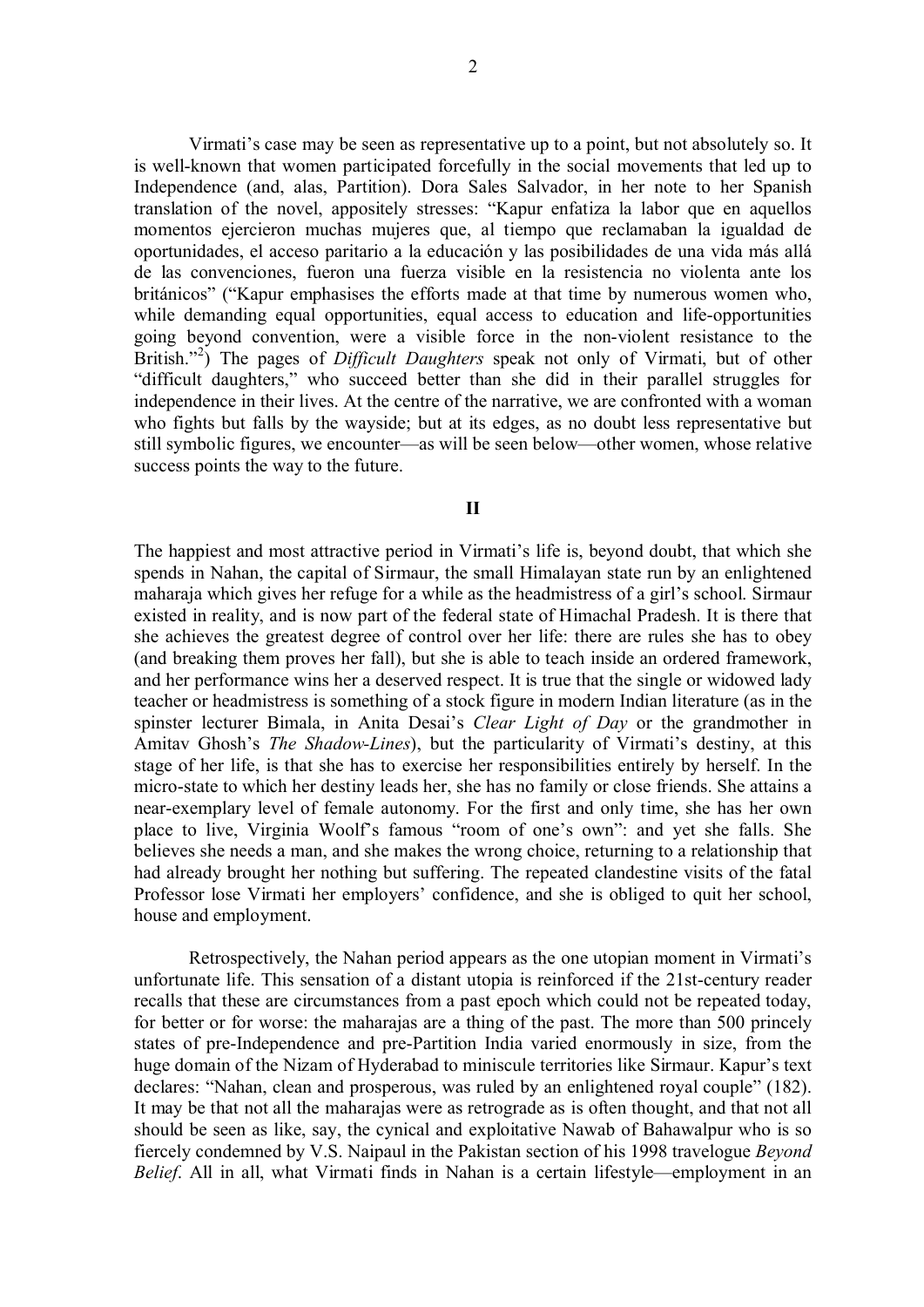isolated but well-ordered mini-state, capable of providing her with some degree of psychological and mental refuge—which would not be on offer to her equivalent today.

She did, however, still have another option open. There is an opening that she glimpses, but which finally eludes her. There was another place she could have gone to: Shantiniketan, the destination that she evoked with her employers to avoid open scandal, but which also represented a real possibility for Virmati. Shantiniketan: a key location of modern Indian spirituality, the place in Bengal (today in West Bengal) where, thanks to the best offices of Rabindranath Tagore, education and enlightenment prevailed under the auspices of the great poet's liberal philosophy; the seat of Viswa-Bharati, the foundation (first school, later university) established by Tagore himself, where women were accepted as a matter of principle as participants in the educational process. Had Virmati completed the journey she never finished, she could have remade her life there: she could have met new people, maintained her independence, at the very least found new opportunities. Unfortunately, she has to change train in Delhi, and the long waiting-time opens up a trap that she falls into: she contacts an acquaintance in the capital, who is also a friend of the fateful Professor. The glimpse of a spiritual awakening, of a renewed autonomy, fades into the distance.

## **III**

Virmati's married life with the Professor in Amritsar turns out to be a disaster. She wilts under the implacable and hostile gaze of Ganga, her husband's first wife, with whom she has to live. She loses all sense of identity: the continuation of her education (she studies for a higher degree in philosophy, but without enthusiasm) feeds no more dreams of independence. In the end, her individual history disappears and becomes all but irrelevant, swallowed up in the greater and more resonant collective tragedy of Partition. Yet, despite all this, Virmati has in her life's path encountered other women, who like her aspired to a different life, and who succeeded better than she did.

These women are Shakuntala, her cousin; and Swarna Lata, her roommate in Lahore. Both are representatives of a certain female type that recurs in Indian literature: the emancipated woman militant. As we have seen above, no-one should forget the many women who took part in the struggle for Independence and the Gandhian movement: a notable literary testimony to them is *Kanthapura*, Raja Rao's novel of 1938 in which he tells that story through the prism of a female narrative voice. In post-Independence literature, one may mention such characters as Daisy, the militant of *The Painter of Signs* by R.K. Narayan who prefers to remain single, or Malati Trivedi, the progressive activist of *A Suitable Boy* by Vikram Seth, who first appears in that book as, curiously, also the roommate of the female protagonist, Lata; here too, the convergence of names between Seth's Lata and Kapur's Swarna Lata may be another detail pointing to a possible intertextuality. The name Shakuntala, too, has its intertextual connotations: the Indian reader will think immediately of the eponymous heroine of *The Recognition of Shakuntala*, the play by Kalidasa, the great classical Sanskrit dramatist—the young girl who, abandoned by her husband the king, finally obtains recognition of her rights and proper treatment.

In Virmati's extended family, her cousin Shakuntala appears from the beginning as the exemplar of the "modern" or "liberated" women. She studies, teaches, and takes part in the political-Gandhian movement: even after marriage, she keeps a firm grip on her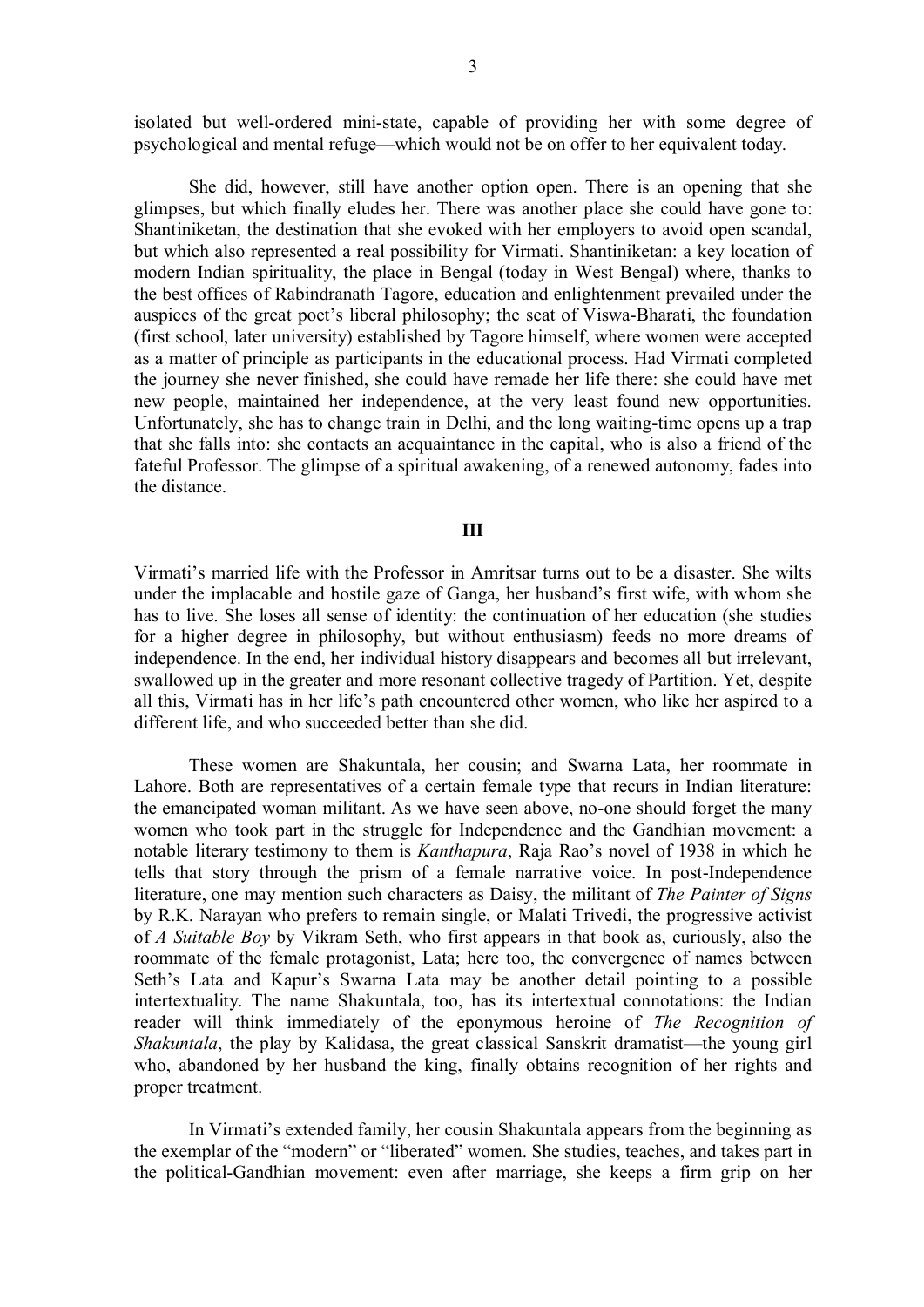autonomy and her freedom of action and thought. Shakuntala thus becomes a pole of attraction for Virmati: "Virmati listened, … drawn towards Shakuntala, to one whose responsibilities went beyond a husband and children." (17) Nor is she an entirely atypical or isolated figure: she shares her "liberated" lifestyle with a group of friends, whose activities she explains to her cousin: "We travel, entertain ourselves in the evenings, follow each other's work, read papers, attend seminars. One of them is even going abroad for higher studies" (17).<sup>[3](#page-5-2)</sup> Later, in Swarna Lata, Virmati encounters a woman who leads a similar lifestyle; her friend, an ultra-committed activist, takes her to a meeting of the Punjab Women's Student Conference where she shines as an orator: "Heavy applause broke out as Swarna finished speaking." (145) Swarna continues her political activity postmarriage, expressing herself on the matter to Virmati as follows: "We have plenty of married women working with us. I'm married, aren't I?" (252). One may draw a parallel between the careers of Shakuntala and Swarna, although here a qualification needs to be made: on the one and only occasion when the two meet, they do not get on—a small narrative irony which points up Kapur's ability to avoid both reductionism and sentimentalism. In the end, the path of political activism does not attract Virmati, as she herself recognises "I am not like these women. They are using their minds, organizing, participating in conferences, being politically active, while my time is spent being in love." (142) She chooses—it cannot be said for her own good—the road that leads to the Professor: a road not taken by Swarna, with whom she finally feels obliged to break off relations: "And Swarna dropped out of her life"  $(252)$ .<sup>[4](#page-5-3)</sup>

At all events, it may be said that Virmati's frustrated life is, as it were, framed—as if in a triptych—by those two other, much more successful lives: those of Shakuntala and Swarna Lata, both emblematic of the educated, politicised and emancipated woman.<sup>[5](#page-5-4)</sup> In other words, the psychological annihilation of Virmati, at the hands of her own family and her husband's, should not be read as a fatality. What happens to Virmati is no doubt the most representative destiny of the Indian woman (even if educated), quantitatively or statistically, but Kapur's novel shows that other paths also exist, while further stressing that choices are by no means simple or either-or. There are types of female negotiation that work, and others that do not: but nothing is predetermined. In this context, we may quote the perceptive comments of Dora Sales Salvador: "En esta novela lo destacable es que la disyunción entre el peso de la tradición adscrita al género, por una parte, y los deseos de independencia y autoafirmación, por otra, no se plantea como una mera dicotomía de opciones vitales. No es blanco o negro, en ningún caso. Hay toda una gama de complejos grises emocionales entre estas dos alternativas." ("In this novel, one needs to stress that the disjunction between the weight of gender-determined tradition, on the one hand, and the yearning for independence and self-affirmation, on the other, does not appear as a simple dichotomy of life-choices. In no case are things black and white. There is a whole range of complex emotional shades of grey between the two alternatives.") $^6$  $^6$ One may here invoke, from a comparative viewpoint, another novel by an Indian woman writer, Anita Desai's *Fasting, Feasting*, which appeared in 1999, shortly after *Difficult Daughters*. Here, if Uma, the female protagonist of the novel's Indian part, is unable to get out of the dull mediocrity of her existence as an unmarried daughter—and if the fate of her cousin Anamika, who could have gone to study at Oxford but ends up a victim of the epidemic of bride-burning, is even worse—Uma's sister Aruna appears by contrast as the representative of a different type of Indian woman, the "socialite" who succeeds in imposing her personality by the skilful pulling of social strings. It may be concluded that, however sadly typical the experiences of Virmati, these also exist paths that lead, with positive effect, to less typical destinations where demands are raised and recognised.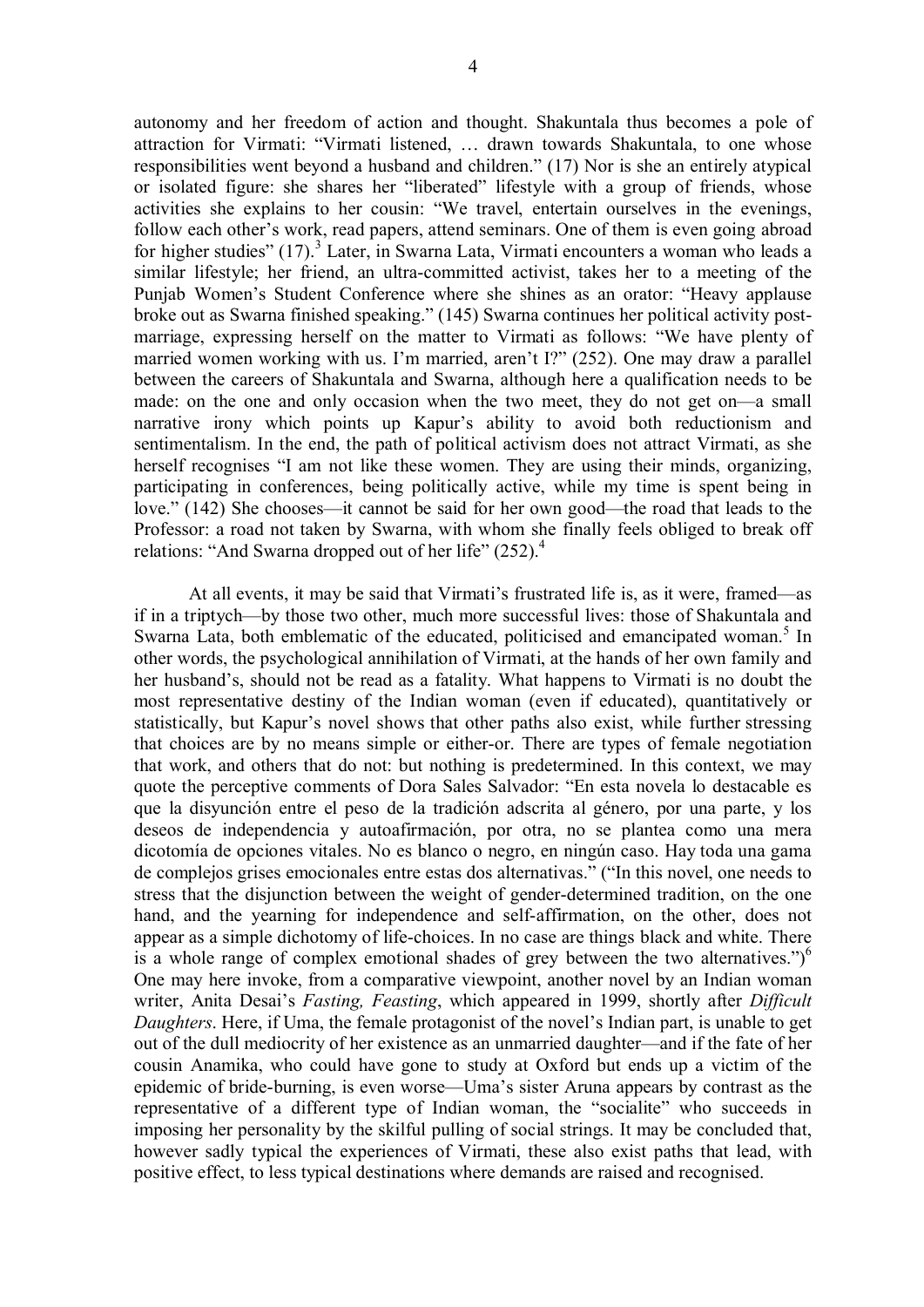*Difficult Daughters* is not a pure third-person narrative. Virmati's story is told mostly in the third person (with some recourse to the epistolary mode), but is framed by the first-person narration of a search. The search is that of Virmati's daughter, Ida, as she seeks to reconstitute her mother's history. Ida, an educated woman, divorced and childless, apparently leads a freer life than her mother's in external terms; yet inside her she feels, even if not quite so acutely, some of the same anxieties as had plagued her mother: "No matter how I might rationalize otherwise, I feel my existence as a single woman reverberate desolately […]" (3). It is clear from the book's pages that Ida, the narrator through whose voice Kapur speaks, has achieved more than her mother (and much more than her grandmother): and that this is so even through the simple creative fact of "writing down" her own family history. To quote Dora Sales Salvador again (this time in English): "In *Difficult Daughters* we *do not* listen to Virmati's voice. She could not speak out, being certainly situated at the juncture of two oppressions: colonialism and patriarchy. What we have is her daughter's reconstruction and representation."<sup>[7](#page-5-6)</sup> There is, then, a qualitative leap between the life-histories of (narrated) mother and (narrating) daughter. In addition, as another of Kapur's commentators, Gur Pyari Jandial, correctly points out, it would be a mistake to devalue Virmati's struggle because she failed, for what mattered was to have made the attempt: "What is necessary is to break the patriarchal mould, and for Virmati to have tried to do that in the forties was a great achievement."<sup>[8](#page-5-7)</sup>

The women of India have indeed achieved their successes in half a century of Independence; but if true female independence is to be a reality, much still remains to be done. The fight for autonomy remains an unfinished combat; and it was from that perspective that, in her second novel, *A Married Woman*, published five years later in 2002, that Manju Kapur, this time from an eminently contemporary viewpoint, was to return to the narration of women's issues, deploying an approach that, as in *Difficult Daughters*, manages to be, simultaneously, both Indian and universal. And that, too, is "a great achievement."